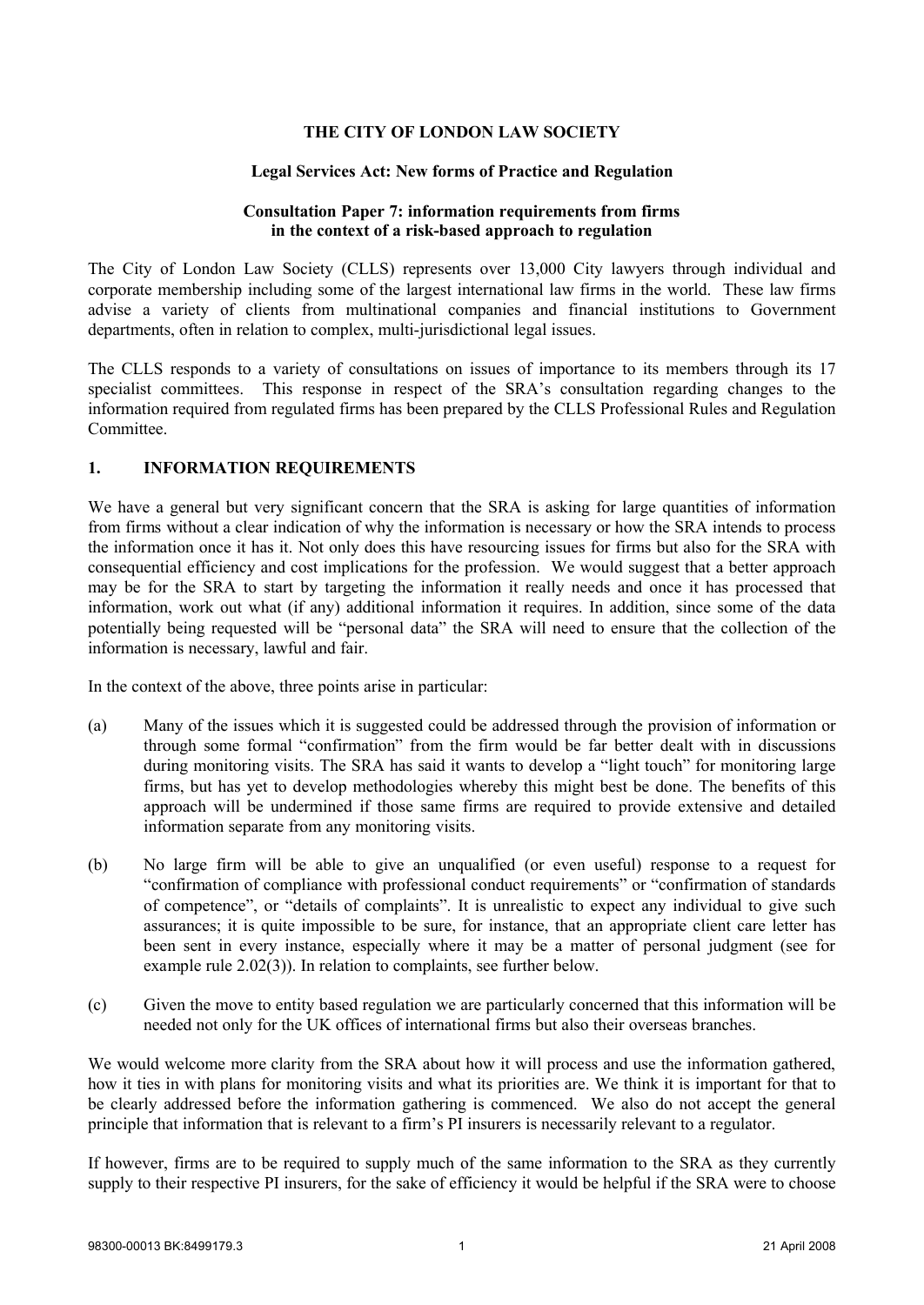a date for the supply of information which coincides with the date that the relevant firm supplies information to its PI insurers. We would recommend that this be the case whether the information is supplied on an annual or three yearly basis (see answer to (l) below).

## **SHOULD THE SRA GATHER THE FOLLOWING TYPES OF INFORMATION AND IF SO, IN WHAT FORMAT WOULD WE PREFER TO PROVIDE SUCH INFORMATION?**

### **1(a) Details of the extent of managers' ownership of firms**

In principle, yes. As part of an initial information pack updated periodically (see answer to (l) below).

### **1(b) Amount of the firm's turnover**

In principle, yes. As part of an initial information pack updated periodically (see answer to (l) below).

## **1(c) Work Types by percentage of turnover**

If there are particular types of work that are considered to be higher (or indeed lower) risk and such distinction is in turn relevant to the way in which firms are to be regulated, we can see the relevance of this information. However, we would like further information on how such work types are to be defined. Different firms may well define similar types of work differently and there is scope for inconsistency.

As part of an initial information pack updated periodically (see answer to (l) below).

## **1(d) Associations, connections or relationships with other firms or non-solicitor businesses**

In principle yes, subject to clarification of what is meant by the terms used (in particular "connection"). As part of an initial information pack updated periodically (see answer to (l) below).

## **1(e) Details of involvement or influence in the firm not evident from details of ownership**

Assuming that this is a question about the governance and operational control within a firm, in principle, yes; as part of an initial information pack updated periodically (see answer to (l) below).

#### **1(f) Negligence claims made against firms**

We do not think the number of claims alone will serve any useful purpose. Many claims are settled and we think that information should remain confidential to the firm. Moreover, the information given by firms to professional indemnity insurers is highly confidential and any leak could prove very damaging to a firm and its insurers. We doubt if insurers would be happy, for example, if the reserving policy on all extant claims against law firms was communicated to (and then stored by) the SRA each year. Can firms and underwriters be sure that no one in the SRA with access to such information has a personal connection (such as through a spouse) with any claimant against a firm? See also response under 3 below.

### **1(g) Reasons for dismissals of managers and employees in connection with conduct matters**

We do not think there should be any extension of the existing obligations in the Code to report serious misconduct.

#### **1(h) Details of any other roles or occupations undertaken by managers of firms**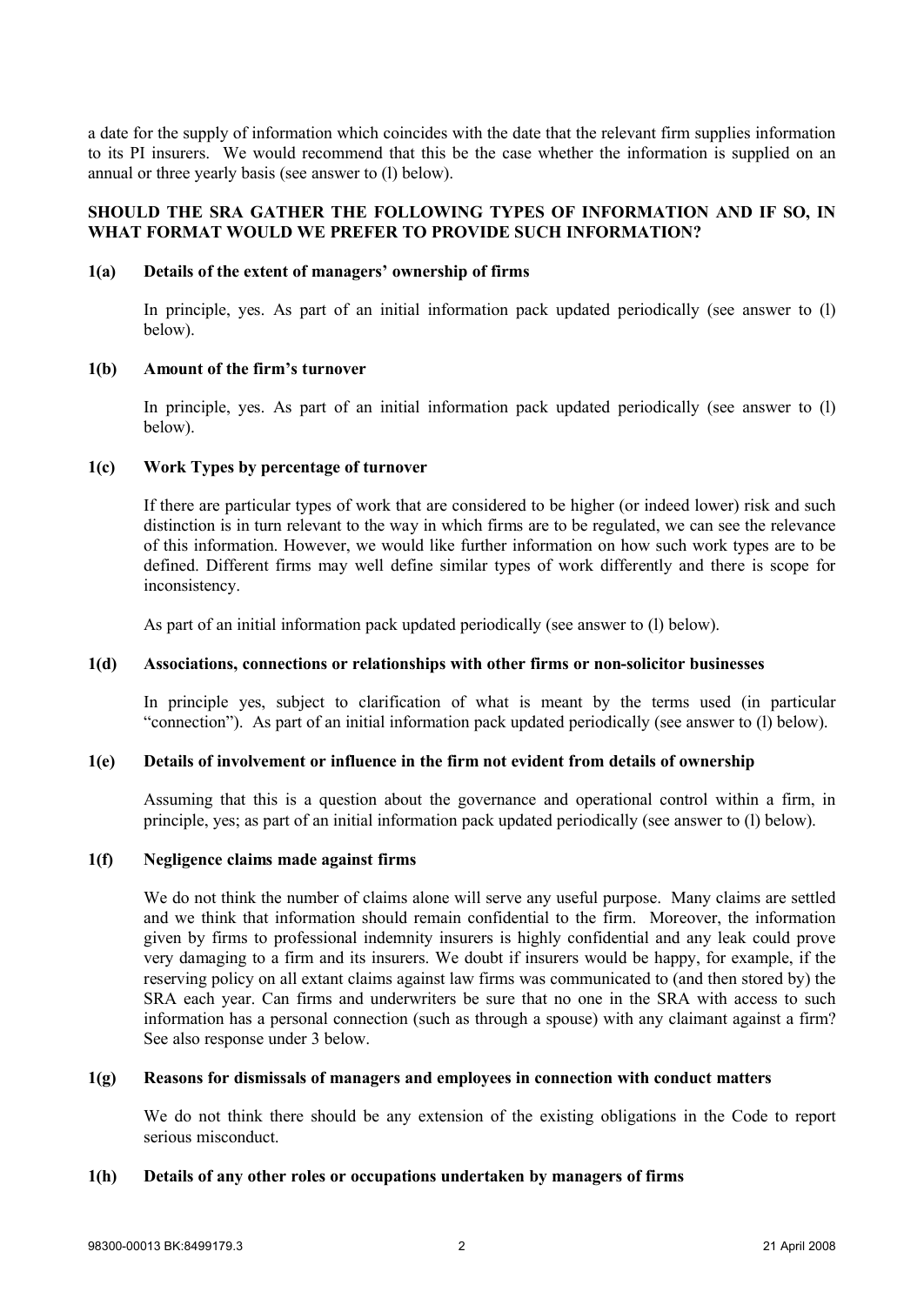No; this should be an internal matter for the firms.

## **1(i) Information on the financial stability of firms**

We would suggest that it is appropriate to rely on the reporting accountants though in principle we do not have any objection to providing this information provided there is greater clarity on what the relevant tests will be.

# **1(j) General requirement to disclose "appropriate" information (from 2009)**

We think (as stated at the head of this response) that the SRA should start by collating basic information and then add to it as necessary.

| <b>Information</b>                                                    | <b>Yes or No</b>                                                                                                                                                                                                                                                                                                                                                                                                                                                                                                                                                                                                                                                                                                                                                                                                                                                                       |
|-----------------------------------------------------------------------|----------------------------------------------------------------------------------------------------------------------------------------------------------------------------------------------------------------------------------------------------------------------------------------------------------------------------------------------------------------------------------------------------------------------------------------------------------------------------------------------------------------------------------------------------------------------------------------------------------------------------------------------------------------------------------------------------------------------------------------------------------------------------------------------------------------------------------------------------------------------------------------|
| Equality and diversity                                                | In principle yes but we would note potential data<br>protection and other regulatory issues in particular<br>outside the UK. The firm should be allowed to keep<br>data by reference to whatever categories it<br>reasonably chooses rather than any required by the<br>SRA.                                                                                                                                                                                                                                                                                                                                                                                                                                                                                                                                                                                                           |
| Details of internal complaints                                        | The reference to "internal" complaints seems to be<br>an error: the focus is on internal handling of<br>complaints by clients (and presumably third parties).<br>It is unrealistic to require reports on the numbers of<br>complaints. In the case of large firms, clients rarely<br>ask for details of the firm's complaints procedure, or<br>go through that process. Many minor issues which<br>might be said to be "complaints" will be readily dealt<br>with by the file (or client) partner. Examples might<br>be that a draft has been produced late or does not<br>reflect an aspect of instructions which had been<br>given. There will be no centralised tracking of such<br>"complaints". More substantive complaints will<br>normally be tracked centrally, but the proposal is<br>impractical and reporting should be limited to those<br>complaints which reach the LCS. |
| Confirmation of compliance with professional<br>conduct requirements  | No; see comments above.                                                                                                                                                                                                                                                                                                                                                                                                                                                                                                                                                                                                                                                                                                                                                                                                                                                                |
| Confirmation of standards of competence                               | No; see comments above.                                                                                                                                                                                                                                                                                                                                                                                                                                                                                                                                                                                                                                                                                                                                                                                                                                                                |
| Details of training in general conduct and underlying<br>legal issues | No. This is better dealt with in any monitoring visit.                                                                                                                                                                                                                                                                                                                                                                                                                                                                                                                                                                                                                                                                                                                                                                                                                                 |
| Details of legal actions, other than negligence claims                | No.                                                                                                                                                                                                                                                                                                                                                                                                                                                                                                                                                                                                                                                                                                                                                                                                                                                                                    |
| Details of staff                                                      | In principle; yes.                                                                                                                                                                                                                                                                                                                                                                                                                                                                                                                                                                                                                                                                                                                                                                                                                                                                     |

### **1(k) Other information – yes or no?**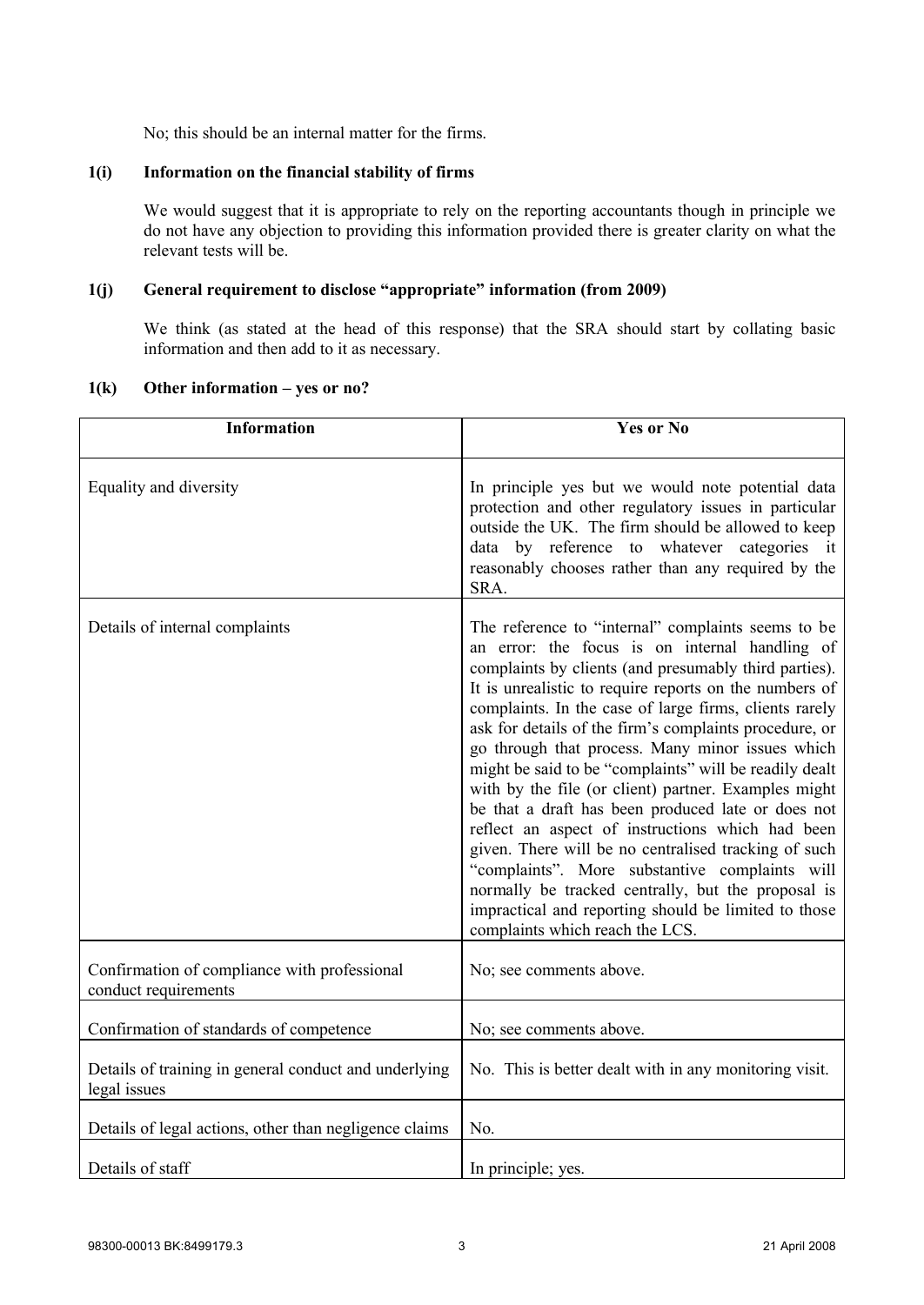| <b>Information</b>                                                      | Yes or No          |
|-------------------------------------------------------------------------|--------------------|
| Details of other income received by firms                               | In principle; yes. |
| Details of banks or other institutions in which client<br>money is held | No.                |
| Confirmation of satisfaction of staff citizenship<br>status             | No.                |

## **1(l) Do you think that some information should be collected less frequently than annually?**

Yes. We consider that the information sought could more reasonably be collected every three years with firms being required to provide update information on an ad hoc basis in the event of a significant or material change (by reference to a list).

### **1(m) Are there other types of information that we might gather to help us in risk assessment?**

No.

## **1(n) Are there particular types of information which it is easy to provide? If so, is there a particular approach to requesting the information that would make it easier for firms to provide?**

For corporates and LLPs certain information is provided in Annual Returns to Companies House and published Annual Reports.

## **2. THE STRATEGY WOULD BE TO COLLECT THE SAME INFORMATION FROM ALL TYPES OF FIRM. DO YOU THINK THERE IS ANY MERIT IN COLLECTING EXTRA INFORMATION FROM SOME FIRMS? IF YES, WHAT EXTRA INFORMATION AND FORM WHAT TYPES OF FIRM?**

We do not think this can be determined until the SRA has decided the nature of "light touch" regulation/monitoring it intends to apply to large City firms. The CLLS is already working with Fred Jacobs on this.

# **3. IF YOU ARE A SOLICITOR, CAN YOU FORESEE ANY POTENTIAL IMPACT (OF THE INFORMATION-GATHERING ACTIVITIES WE ARE SUGGESTING) ON YOUR OWN BUSINESS PRACTICES?**

There will be significant additional cost in terms of the people required to collate the information and the additional red tape.

In addition, large firms are concerned to ensure that any lawyer who thinks he/she might have made a mistake reports it promptly so that, where possible, it can be rectified and, where necessary, it can be reported to insurers. If it is known that details of claims have to be reported to the SRA, it will only serve to discourage individuals from coming forward.

Finally, if the SRA requires the provision of information of the breadth suggested in this consultation, there will be very real scepticism amongst City firms and the suspicion that this is simply an unnecessary bureaucratic exercise. It is likely to alienate such firms and undermine the "light touch" regulation which the SRA has said it wants to implement.